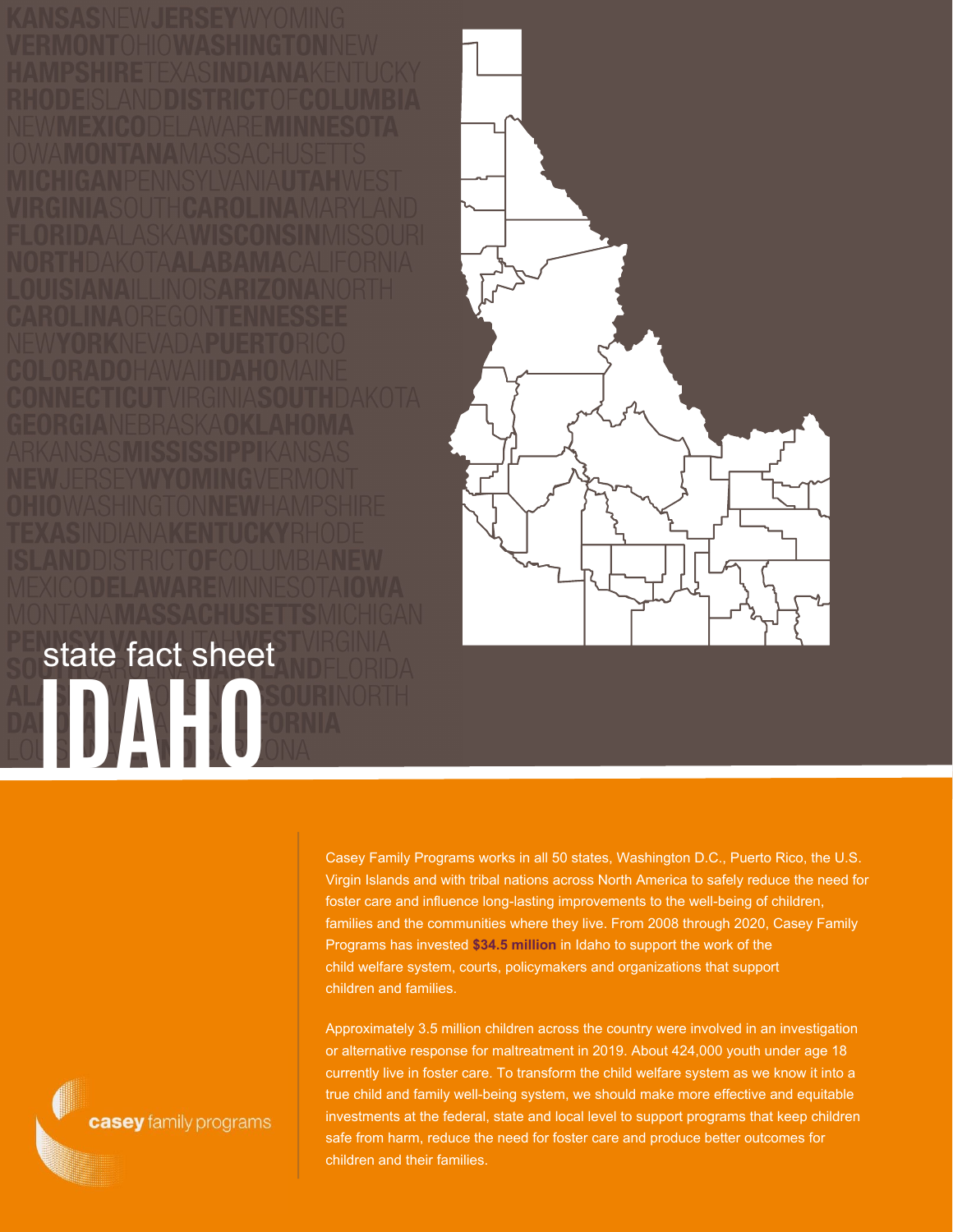We talk about a "foster care system," but the goal is to create a child and family well-being system that prevents abuse and neglect and helps every child grow up safely in his or her own family whenever possible. Rather than waiting for maltreatment to occur, we can improve the safety of children who have come to the attention of child protective services by helping their families with evidence-based and promising practices.

Across Idaho in 2019, approximately:

## 13,384



Most states currently are limited to using the bulk of the \$9.8 billion in dedicated federal child welfare funding only for services related to foster care. The Family First Prevention Services Act of 2018 and the Family First Transition Act of 2019 provide states with the historic opportunity to invest federal funding to support preventive services, including substance abuse, mental health and parental skill training, so more children can remain safely at home. States and tribes now have access to new federal prevention resources to help keep children safe from harm in the first place by helping strengthen their families.

How federal child welfare funding is currently aligned in Idaho\*:

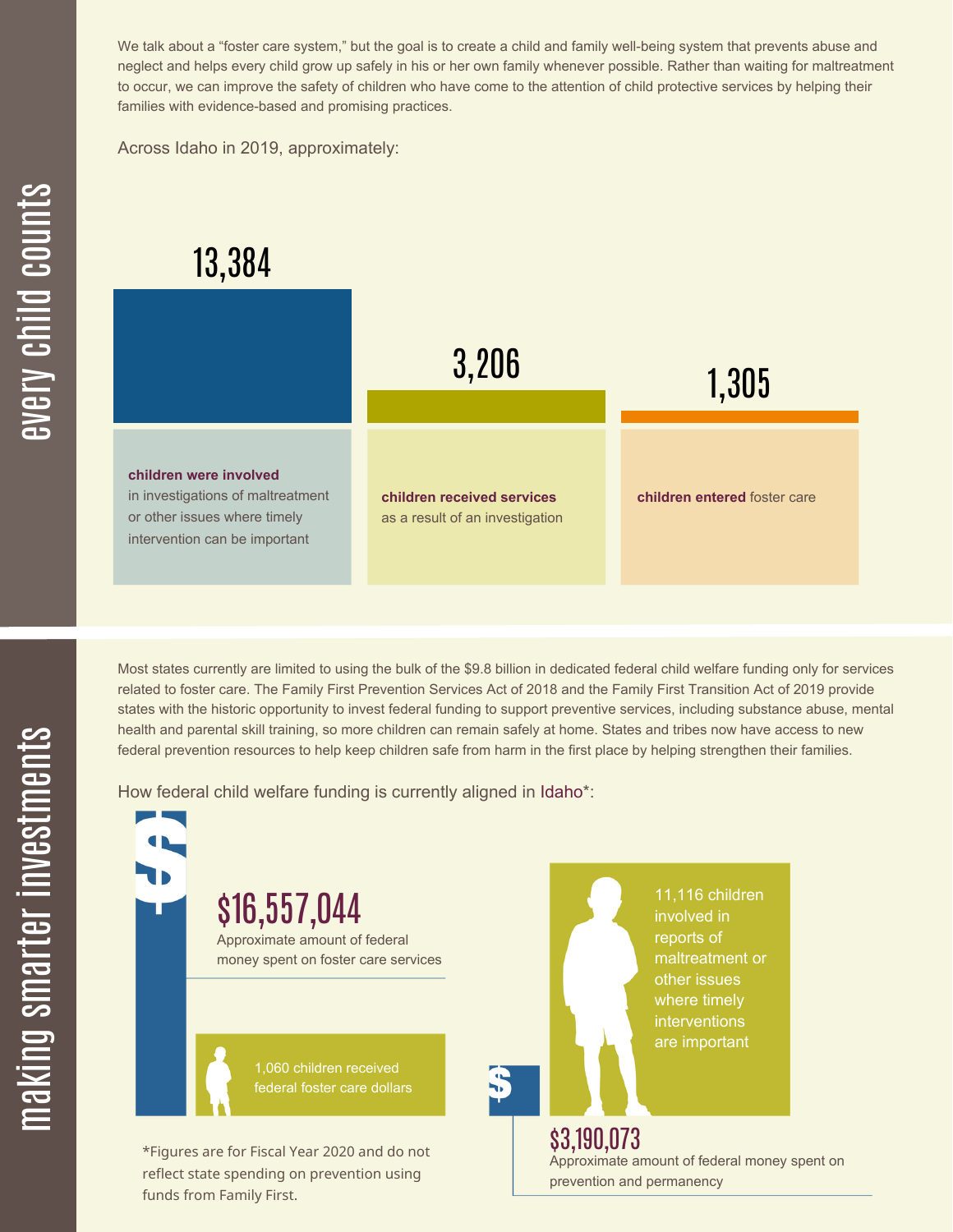$\overline{\phantom{1}}$  $\overline{\mathbf \Theta}$  $\overline{\mathbf{C}}$ <u>pin</u>  $\overline{\mathbf{C}}$  $\overline{\mathbf{C}}$  $\equiv$  $\overline{\mathbf{c}}$  $\overline{\phantom{0}}$  $\boldsymbol{\mathcal{O}}$ a  $\overrightarrow{\mathbf{e}}$ 

Safety and effective response go hand in hand. Most children enter foster care due to neglect and other reasons — not because of physical or sexual abuse. In Idaho, providing targeted and effective interventions as soon as possible, including by accessing new federal resources provided under the Family First Prevention Services Act and the Family First Transition Act, can safely allow children to remain with their families and thrive.

98% of

Idaho

do not

children in

experience

occurrence of

maltreatment

a repeat

within six

months

Reasons children in Idaho enter foster care:



\*"Other" includes parental substance abuse, child substance abuse, child disability, child behavior problems, parent death, parent incarceration, caretaker inability to cope, relinquishment or inadequate housing.

What happens to children who end up in foster care? Most are safely reunited with their own family or extended family. A significant number are adopted. Under the Family First Prevention Services Act, communities can more easily invest in helping more children to grow up in safe, stable families by providing appropriate and timely services prior to the need for removal, or after they return home or have been adopted.

Among children in Idaho who exited foster care in 2019: